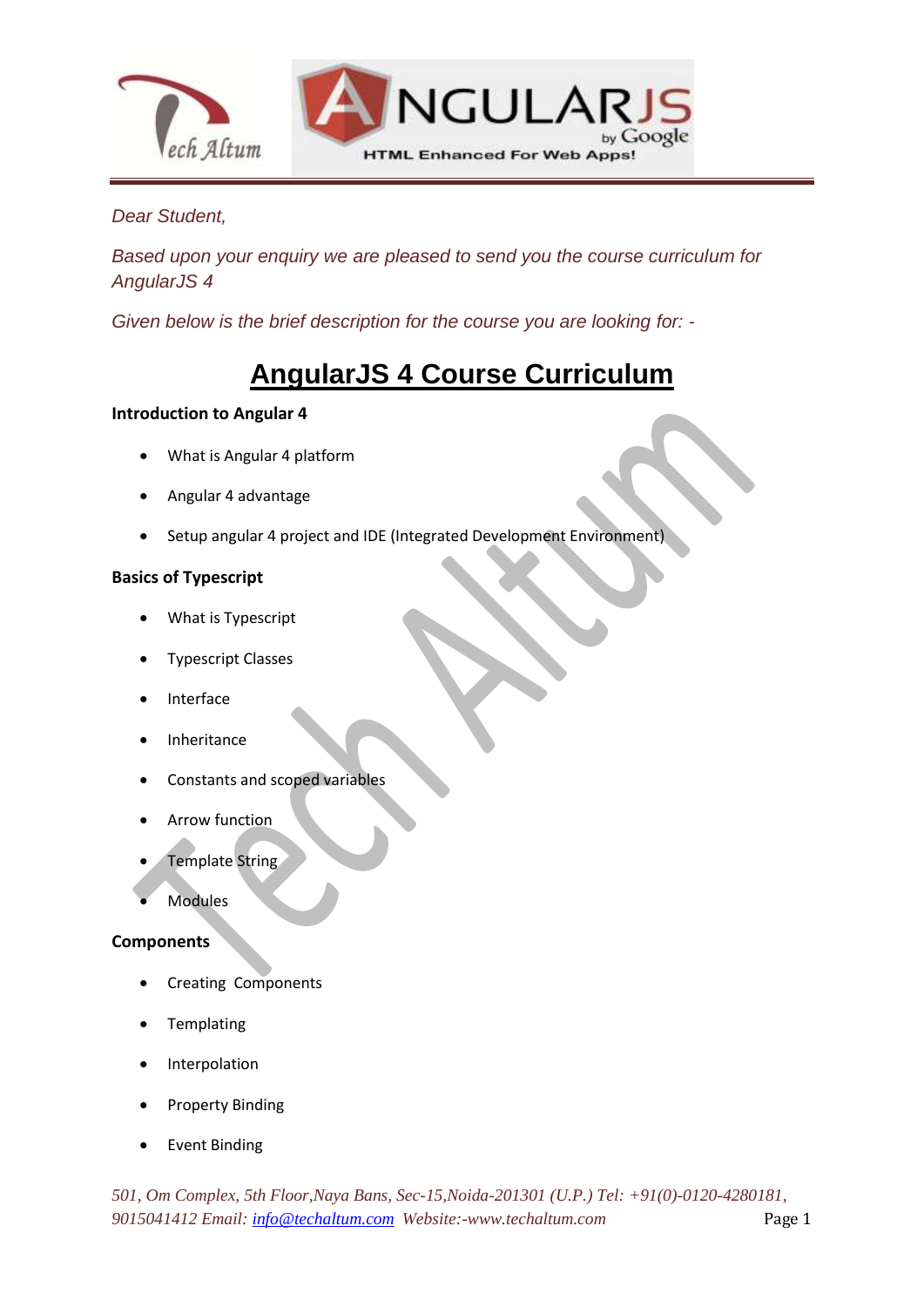

### **Directives**

- Attribute Directives
	- o ngStyle
	- o ngClass
- Structural Directives
	- o ngIf
	- o ngFor
	- o ngSwitch
- Creating Attribute directive

#### **Nested Components**

- Passing data to nested component
- Passing data to parent component

#### **Advanced Components**

- Component Lifecycle
- Element Ref
- **•** Encapsulating Component Styles

#### **Services**

- Building Service
- Registering the service
- Injecting service
- Observables
- Retrieving data using HTTP
- Exception Handling

## **Pipes**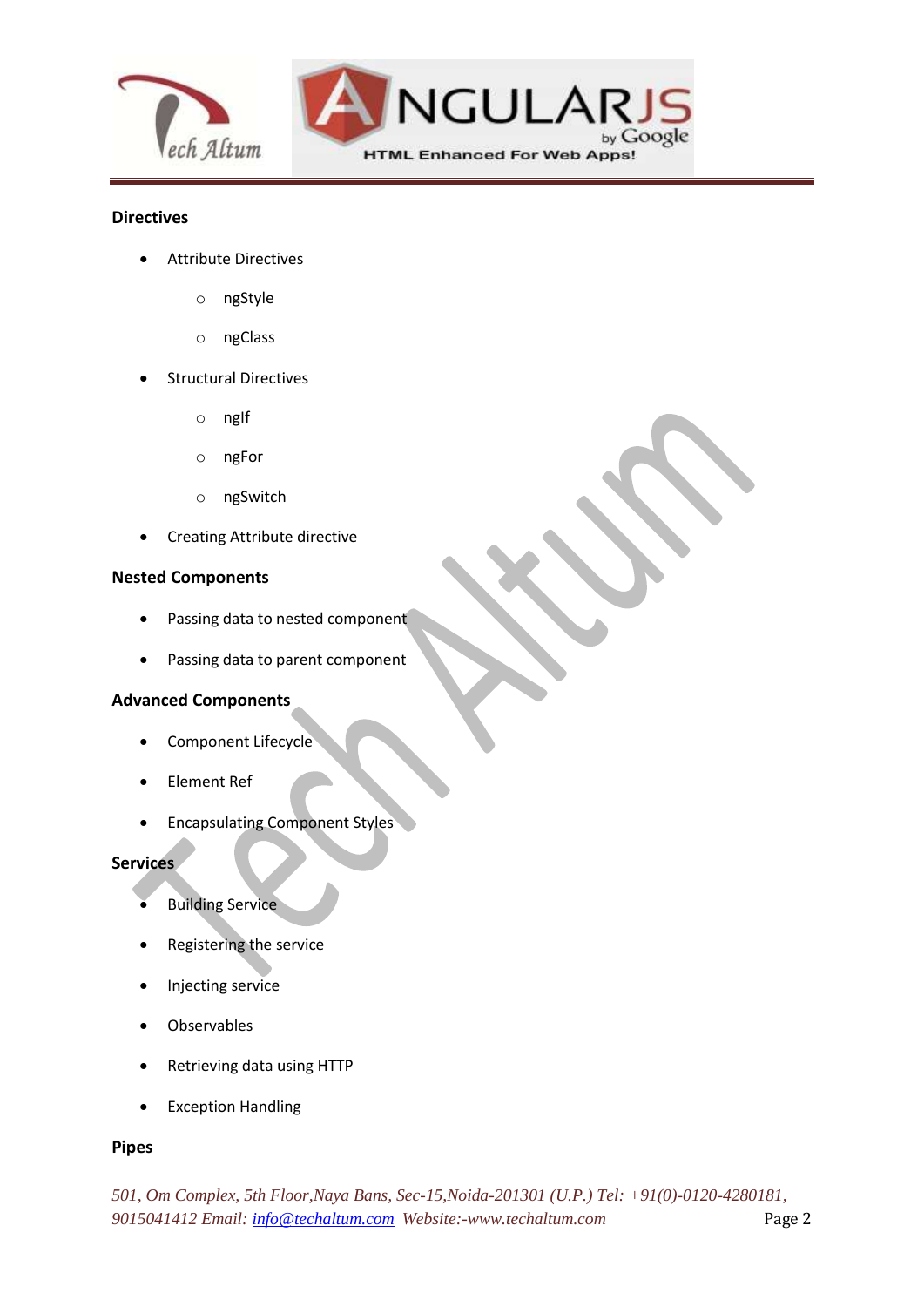

- Using inbuilt pipes
- Creating custom pipes

#### **Forms**

- Template Driven forms
- Reactive Forms
- Form validations
- Creating custom validations

#### **Routing**

- How routing works
- Configuring routes
- Redirecting route to another route
- Defining links
- Using route parameters
- Defining Child Routes
- Controlling access to routes with Route Guard
- Activating a Route with code

#### **Modules**

- Why Modules?
- Creating a Feature module
- Adding component, pipes and services
- Creating a Shared module
- Injecting and accessing Shared module's Components, Pipes & Services
- Lazy loading module